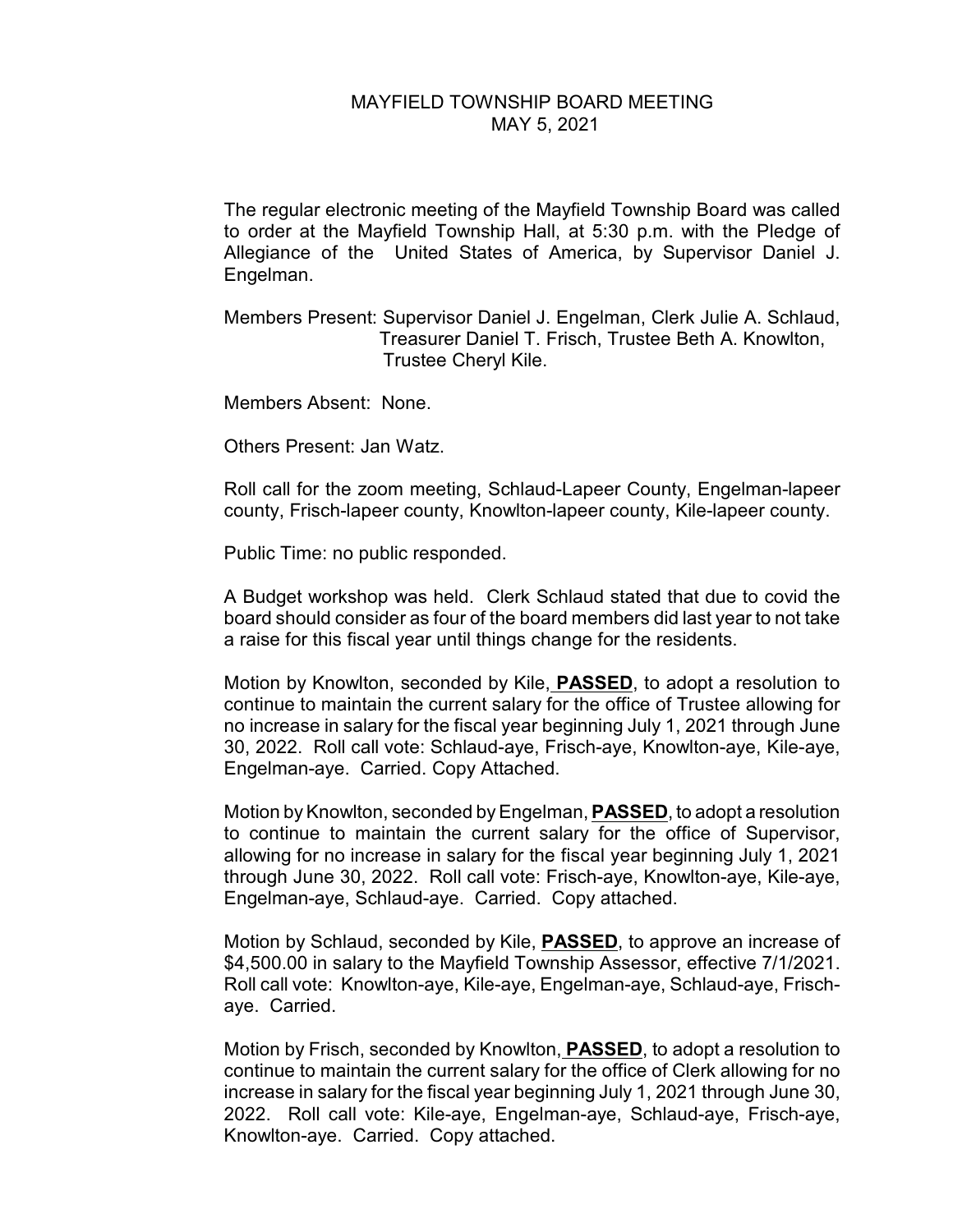Motion by Schlaud, seconded by Knowlton, **PASSED**, to approve an increase of the hourly wage for the Deputy Clerk and the Deputy Treasurer to \$17.25 per hour, effective 7/1/2021. Roll call vote: Engelman-aye, Schlaud-aye, Frisch-aye, Knowlton-aye, Kile-aye. Carried.

Motion by Schlaud, seconded by Frisch, **PASSED**, to adopt a resolution to continue to maintain the current salary for the office of Treasurer, allowing for no increase in salary for the fiscal year beginning July 1, 2021 through June 30, 2022. Roll call vote: Engelmanaye, Schlaud-aye, Frisch-aye, Knowlton-aye, Kile-aye. Carried. Copy attached.

Motion by Frisch, seconded by Schlaud, **PASSED**, to approve the budget amendments as presented. Roll call vote: Frisch-aye, Knowlton-aye, Kile-aye, Engelman-aye, Schlaud-aye. Carried. Copy attached.

Motion by Frisch, seconded by Schlaud, PASSED, to approve the contract with Steve Grove Construction for the concrete sidewalks and the light pole to be moved to the lawn. As presented.

Dan Frisch gave a stimulus update.

Motion by Schlaud, seconded by Frisch, **PASSED**, to adjourn. Roll call vote: Schlaud-aye, Engelman-aye, Frisch-aye, Knowlton-aye, Kile-aye. Carried.

Meeting adjourned at 6:20 p.m.

Submitted by,

 $\overline{\phantom{a}}$ 

 Julie A Schlaud Mayfield Township Clerk

Board Approval

 $\overline{\phantom{a}}$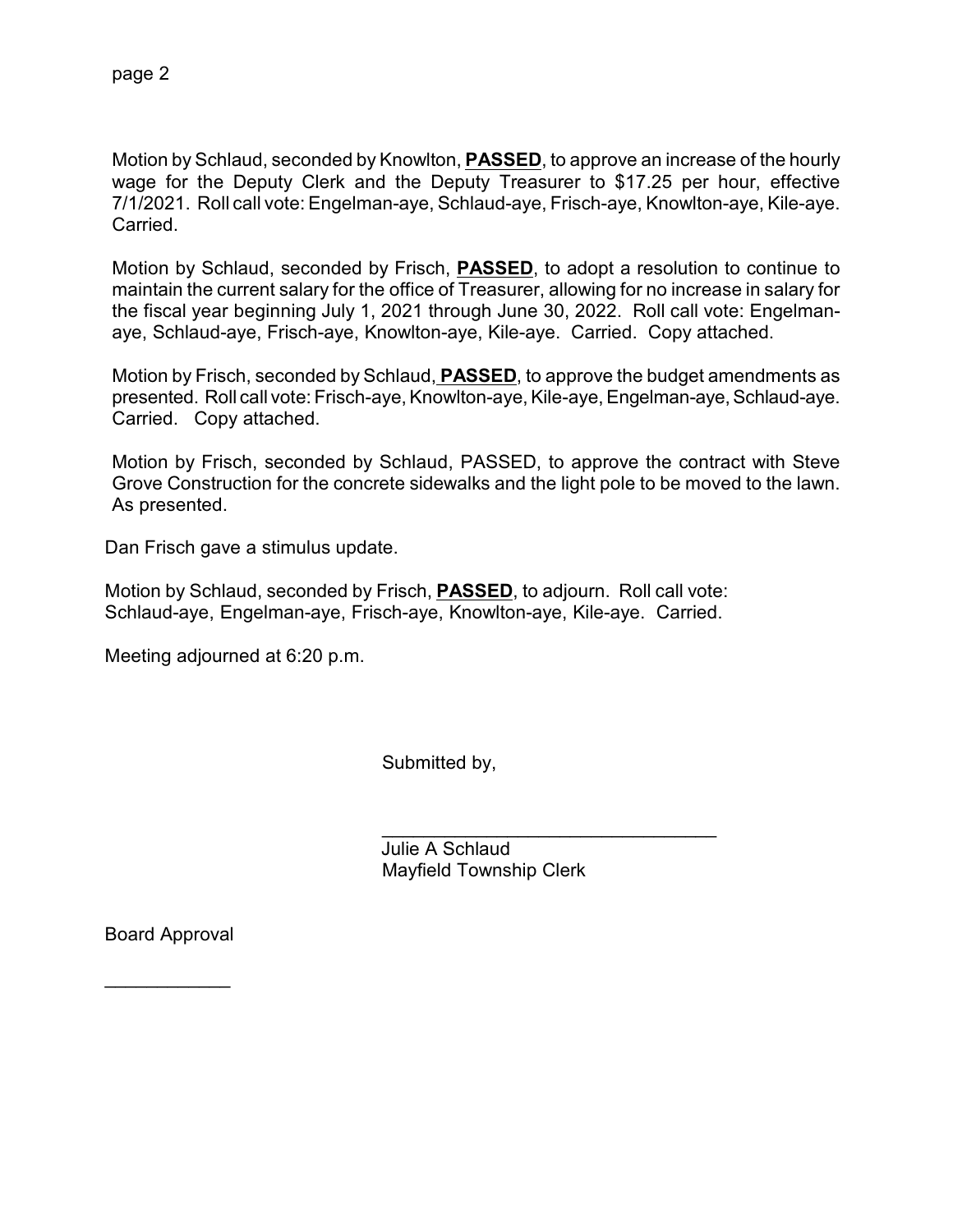## MAYFIELD TOWNSHIP BOARD MEETING MAY 10, 2021

The regular electronic meeting of the Mayfield Township Board was called to order at the Mayfield Township Hall, at 5:30 p.m. with the Pledge of Allegiance of the United States of America, by Supervisor Daniel J. Engelman.

Members Present: Supervisor Daniel J. Engelman, Clerk Julie A. Schlaud, Treasurer Daniel T. Frisch, Trustee Beth A. Knowlton, Trustee Cheryl Kile.

Members Absent: None.

Others Present: Jan Watz.

Roll call for the zoom meeting, Schlaud-Lapeer County, Engelman-lapeer county, Frisch-lapeer county, Knowlton-lapeer county, Kile-lapeer county.

Motion by Engelman, seconded by Frisch, **PASSED**, to make an addition to the agenda to go into closed session per the Township Attorney. Roll call vote: Schlaud-aye, Kile-aye, Knowlton-aye, Frisch-aye, Engelman-aye. Carried.

Motion by Frisch, seconded by Schlaud, **PASSED**, to approve the minutes from April 12 and May 5, 2021, as presented. Roll call vote: Knowlton-aye, Engelman-aye, Frisch-aye, Kile-aye, Schlaud-aye. Carried.

Motion by Schlaud, seconded by Knowlton, **PASSED**, to accept the Treasurers report as presented. Roll call vote: Engelman-aye, Schlaud-aye, Kile-aye, Knowlton-aye, Frisch-aye. Carried.

Public Time: A resident inquired if there would be a Airport meeting in June. The supervisor responded no.

No County Commissioner report was given.

Motion by Engelman, seconded by Frisch, **PASSED**, to go into closed session at 6:06 p.m. Roll call vote: Knowlton-aye, Kile-aye, Frisch-aye, Engelman-aye, Schlaud-aye. Carried.

Motion by Knowlton, seconded by Frisch, **PASSED**, to resume the regular electronic meeting at 6:07 p.m. Roll call vote: Schlaud-aye, Engelman-aye, Kile-aye, Knowlton-aye, Frisch-aye. Carried.

Motion by Frisch, seconded by Knowlton, **PASSED**, to send the Airport FBO Operation Contract out for bid. Roll call vote: Engelman-aye, Kile-aye, Knowlton-aye, Frisch-aye, Schlaud-nay. Carried.